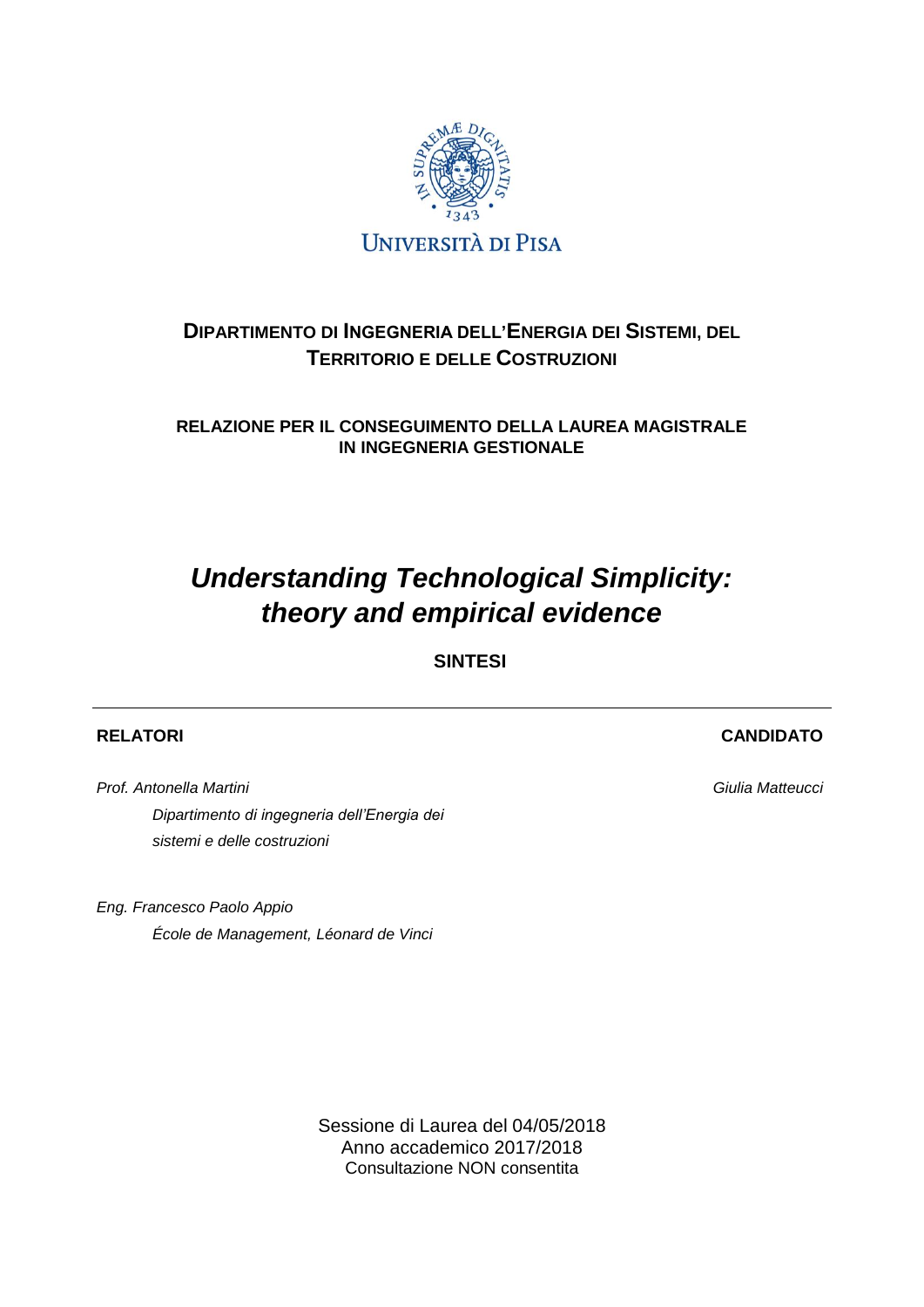# **Understanding Technological Simplicity: theory and empirical evidence**

*Giulia Matteucci*

# **ABSTRACT**

This research study originated from an exhibition of 43 simple objects, called the Hidden Heroes, that took place in London and in other European museums between 2010 and 2012. The aim is to explore the relationship between technological simplicity, at the background and foreground level, and the product life cycle in order to understand if simplifying may be the winning strategy to create ever-lasting products. However, simplifying does not mean creating second class products and customers should not perceive the lack of higher performance; products should instead be enriched by emotional and cognitive qualities that make customers fall in love and be loyal through time.

Our guide question is: *why do technologically simple products tend to last longer than their complex counterparts*?

In order to shed new light on this under-researched (or taken for granted) phenomenon, we identified 14 technological simplicity characterising dimensions that we tested through multiple case studies. In particular, we selected and interviewed 8 French design companies (operating in both B2B and B2C) that helped us evaluate the accuracy of the starting dimensions and discover new important insights. Thanks to the responding firms, new 6 dimensions have enriched the starting portfolio and interesting simplicity paradoxes came to light.

# **SOMMARIO**

Questa ricerca nasce da una esibizione di 43 oggetti, soprannominati gli "Eroi nascosti", che venne organizzata a Londra ed in altri musei europei tra il 2010 e il 2012. L'obiettivo è di esplorare la relazione tra la semplicità tecnologica dei prodotti e il loro ciclo di vita in modo da comprendere se semplificare è la strategia vincente per creare dei prodotti longevi. Tuttavia, semplificare non significa creare dei prodotti di seconda classe; infatti, i clienti finali non dovrebbero percepire la mancanza di performance più sofisticate e i prodotti dovrebbero essere arricchiti con qualità intangibili che li facciano innamorare e li rendano fedeli nel tempo.

La domanda che guida la nostra ricerca è: perché prodotti semplici sembrano durare più a lungo rispetti a prodotto più complessi?

Per rispondere a questa domanda, abbiamo identificato 14 dimensioni che abbiamo cercato di validare attraverso dei casi studio. In particolare, abbiamo selezionato e intervistato 8 design companies francesi (B2B o B2C) che ci hanno aiutato a valutare la fondatezza e l'accuratezza delle dimensioni inizialmente individuate e a scoprire nuove interessanti aspetti. Grazie alle interviste svolte infatti abbiamo arricchito il portfolio iniziale con 6 nuove dimensioni ed interessanti paradossi della semplicità sono venuti alla luce.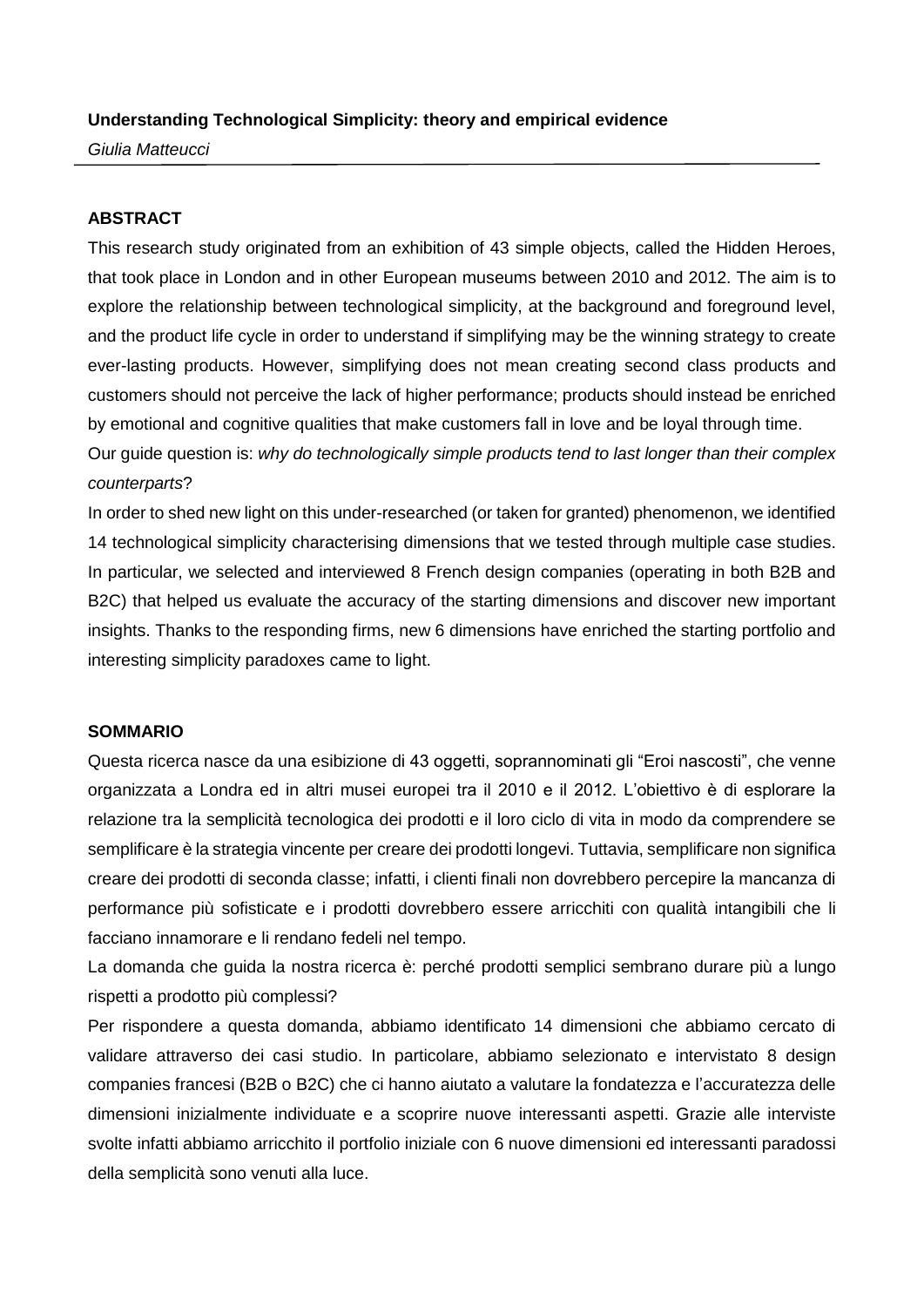# **1. SCOPE OF THE WORK AND OBJECTIVE**

The holy grail all firms aim at is creating long-term life cycle products, hence, influencing customers' behaviour and choices, in order to keep them hooked. Making them loyal means understanding whether – and to what extent – they are influenced by tangible and intangible products features. Every product has a meaning and capturing the real reason why people use it implies the success of the innovation process. If a firm succeeds in capturing product meanings, customers will fall in love and they will be loyal through time. New cognitive qualities indeed fill the lack of higher performances and simplified products may be created by removing the unnecessary components. The problem is that meanings are related to the cultural and social context: emotions, values and beliefs cannot be created but they should be interpreted and understood. And without the understanding of the external context, innovations have no meaning.

The goal of this research study is to investigate the link between product technological simplicity and long-term life cycle because empirical evidence is still missing. We aim at shedding new light on the under-researched phenomenon of technological simplicity by identifying its characterising dimensions and by understanding its impact on the product life cycle. Our hypothesis is that behind long-running products there is a radical innovation of meaning that has "hooked" the customer for many years. The idea is that by focusing on the why people choose a product and hence on the emotions, values and beliefs that drive people's actions, firms are capable to guarantee the loyalty of their customers and, consequently, the longevity of their products. The second idea is that meaningful products make technology less important and simplicity is favoured over technological performance: when a deep and intimate relationship between product and customer has been created, he may even forgive the lack of some features.

# **2. METHODOLOGY**

This research study is organised as follow:

| <b>Phase</b>                                             | <b>Objective</b>                                                                                                                                            | <b>Methodological steps</b>                                                                                                                                                              |
|----------------------------------------------------------|-------------------------------------------------------------------------------------------------------------------------------------------------------------|------------------------------------------------------------------------------------------------------------------------------------------------------------------------------------------|
| <b>Literature Review</b><br>Thesis chapter 2             | Exploring and analysing the existing literature in<br>order to identify the gaps to fill and define the<br>scope of the project and its research questions. | Exploring the existing literature (books)<br>Identifying keywords<br>Analysis of abstracts and selection of papers<br>Identifying literature gaps and defining the research<br>questions |
| Conceptual<br>framework<br>Thesis chapter 3              | Defining the conceptual framework to use as<br>guide in the analysis of technological simplicity<br>and its impact on product longevity.                    | Defining the concept of technological simplicity<br>Developing the framework: dimensions and 2x2 matrix                                                                                  |
| Data collection<br>Thesis chapter 4                      | Applying the framework to different case studies<br>in order to validate the framework and discover<br>new important insights.                              | Applying the conceptual framework to the Hidden Heroes<br>Selecting and contacting French design firms<br>Applying the conceptual framework to the design firms<br>٠                     |
| <b>Results</b><br>Thesis chapter 5                       | Collecting and presenting data from different<br>case studies.                                                                                              | Collecting data from the analysis of the Hidden Heroes<br>٠<br>Collecting data from the design firms' interviews<br>٠                                                                    |
| <b>Discussion and</b><br>conclusions<br>Thesis chapter 6 | Comparing and analysing the findings to validate<br>the framework and answer to the research<br>questions.                                                  | Comparing and analysing the findings according to the<br>conceptual framework<br>Answering to the research questions                                                                     |

*Table 1. Phases of the research study*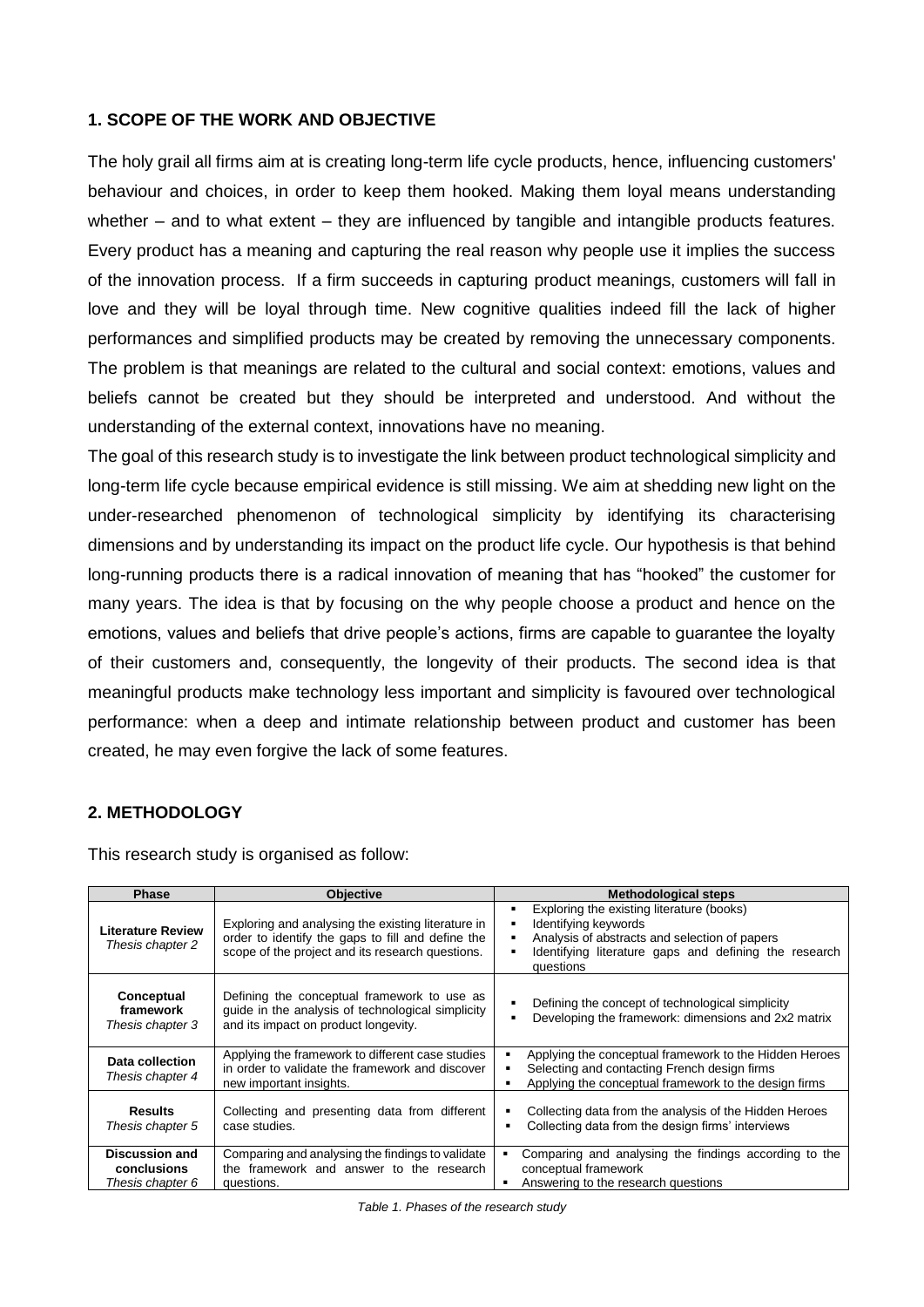# **3. LITERATURE REVIEW**

Technology, which was supposed to make our lives easier, has taken a wrong turn: in the last decades, the intense technological innovation has caused a loss of meaning and firms have increasingly favoured technologically complex products. Market requirements for increased functionalities have indeed led to smarter and more complex products and many firms have lost the link between technology and society by improving product performances within the existing meanings of the market. However, to create breakthrough and ever-lasting innovations, it is necessary to completely change products meanings: innovations of meaning consist of new solutions with a new why. And even if radical innovations are risky, they are one of the major sources for long-term competitive advantage.

The problem is that meanings are often tacit and culturally embedded. Meanings mean emotions, feelings, values and beliefs that drive user's action and play a decisive role in his product evaluation: emotions and values orient choices and insure congruence between technology and society. When firms invest in the innovation of meaning, they should investigate the evolution of society, economy, science and technology. However, understanding the dynamics of socio-cultural models requires time and this starts well before the standard formal product development process. Innovation of meaning cannot be though as a short-run strategy. But time invested in exploring the socio-cultural world turns into product success and loyal customers. Indeed, when people love something that is meaningful and valuable, they do not even think in terms of performance and they might even forgive the lack of perfection.

If a firm succeeds in capturing the real meaning that drives the user, technological complexity is no longer necessary and superfluous components may be removed. Meaning mediations supplies the simplified technical object with new secondary qualities that are embedded in its social context. The simplification process refers to the process in which products are simplified, stripped of technically useless qualities, and reduced to those aspects that have a real value for the customer. Simplification should be pursued by guaranteeing organisation and time savings because organised and fast things appear easier. Knowledge plays also an important role: knowing how to use, handle and preserve a product leads to see it simpler. Knowledge means knowing how the product works and, as people like having a mental model of how things work, the chance to control the flow of events makes the product seem easier.

The concept of simplicity may also meet the aspects of environmental sustainability. Here, the aim is to reduce the total environmental load over the products life cycle. Nature and analogies with biological systems might be a source of inspiration for creating simpler and "green" products: exploring the surrounding natural world, we can discover different solutions to our challenges that are employed by natural organisms in a rapid, ecological and resources-saving way.

According to the literature review, our goal is to explore the link between product technological simplicity and long-term life cycle because empirical evidence is still missing. Formally, we address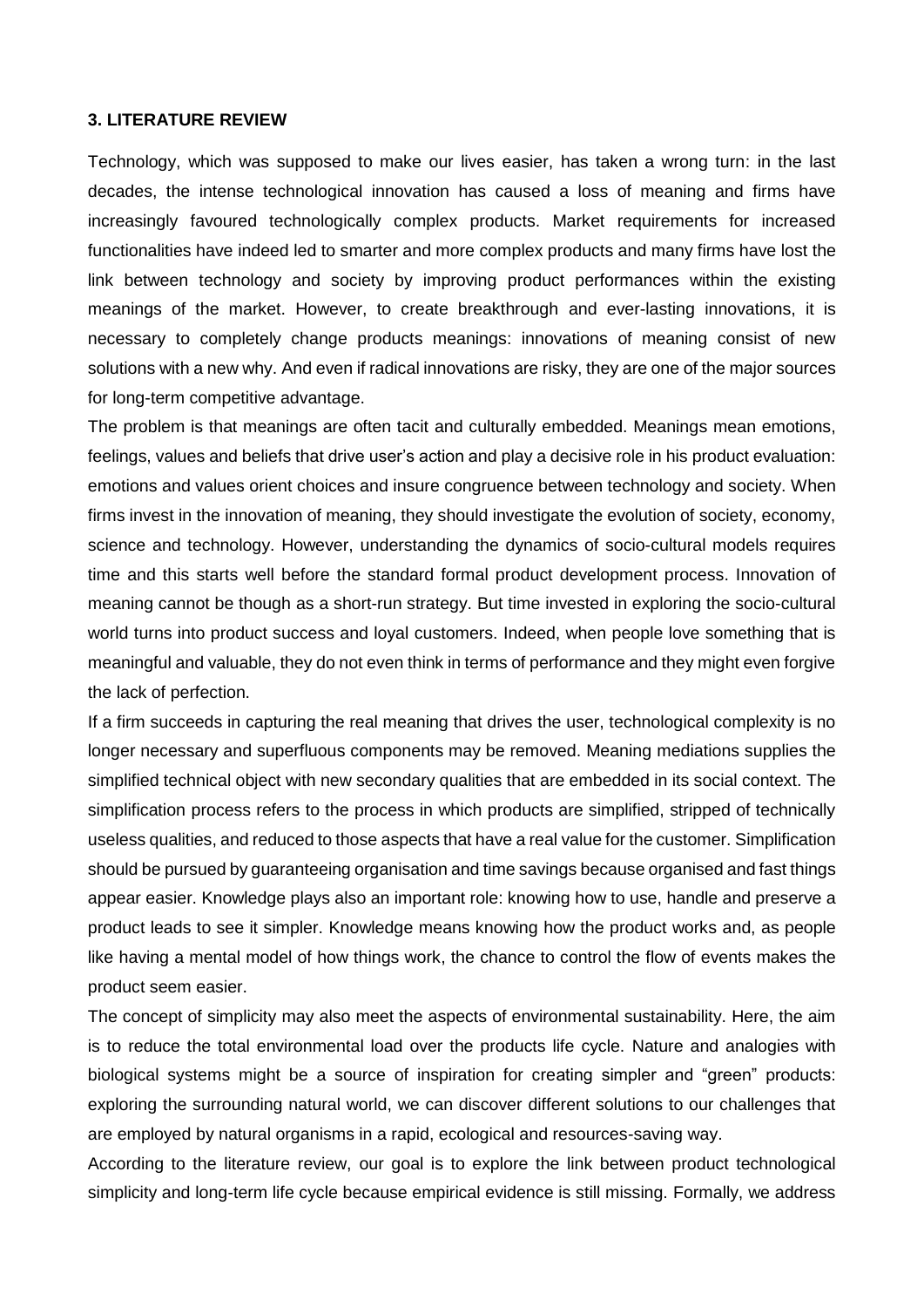three research questions: 1. May simplicity increase the product longevity? 2. May emotions involvement increase the product longevity? 3. May simplicity be gained by looking at nature?

# **4. CONCEPTUAL FRAMEWORK**

In order to explore the link between technological simplicity and long-term life cycle, we identified fourteen dimensions, illustrated below, sorted into two main levels: technology in foreground (dimensions 1-11) and technology in background (dimensions 12-14). Technology in foreground (TF) refers to the technology that interacts with the user and that can be directly seen or touched; technology in background (TB) instead allows the product functioning and it is placed behind the interface. Our hypothesis is that simplicity should be gained in both spheres.

**The starting dimensions:**

- 1. **Readiness**: spontaneity and immediacy of use
- 2. **Learning time**: time spent to understand the usage
- 3. **Effort required to users**: type of skills required to use it
- 4. **Reliability**: probability of not working correctly
- 5. **Transparency**: intelligibility in the use
- 6. **User-friendly interface**: effort put in the interaction between user and interface
- 7. **Knowledge**: knowledge about the system
- 8. **Cultural pattern integration**: integration of peculiarities of the cultural context
- 9. **Emotional dimension involvement**: emotional involvement dimension
- 10. **Non-routine according**: disruption/replacement of existing meanings
- 11. **Risk of misuses**: minimization of misuses
- 12. **Technical features**: number of features and extent to which their functioning is simple
- 13. **Production time**: amount of time to produce it
- 14. **Production cost**: amount of investment to produce it

The technology in foreground and the technology in background are arranged into a 2x2 matrix (figure 1) organised into three levels – low, medium and high: low values mean low complexity (high simplicity) and, vice versa, high values imply high complexity (low simplicity).

**TECHNOLOGY IN FOREGROUND** LOW **MEDIUM HIGH** HOH **TECHNOLOGY IN BACKGROUND MEDIUM** NO.

*Figure 1. The TBxTF Matrix*

# **5. DATA COLLECTION**

In our research, we compared different case studies: the so-called Hidden Heroes, a specific group of products to whom the Vitra Design Museum dedicates an online exhibition (http://www.hiddenheroes.net/), and 8 Parisian design firms. Here, the aim was to analyse the way design companies conceive their product design process and understanding vision and ideas pursued during the product development. We decided to meet designers because we thought that they were better positioned to enlighten us about the design of a product, as they not only work on both tangible and intangible product characteristics, but they also are at the forefront of the conceptualization phase, which is decisive for the success of the entire innovation process.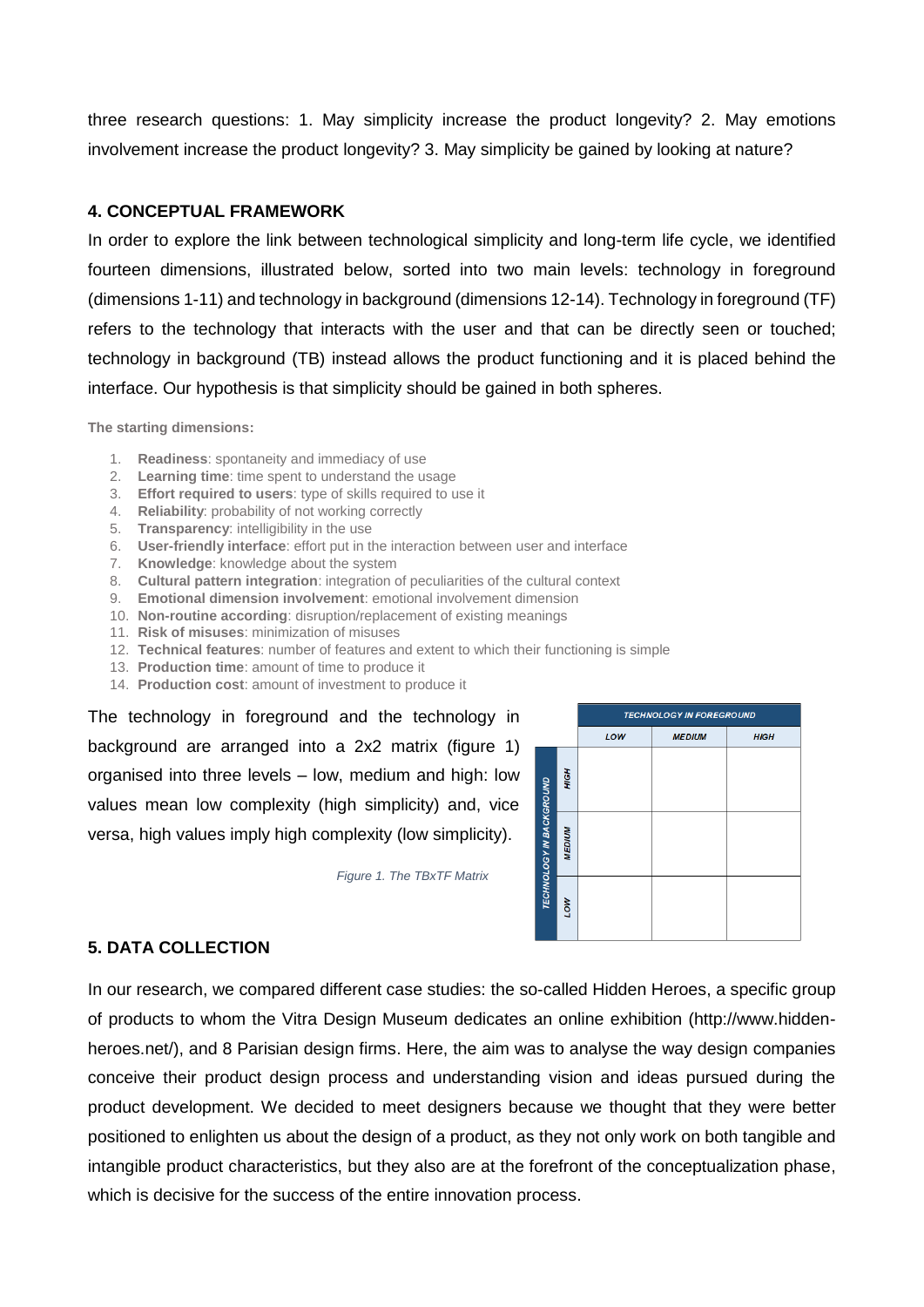# **5.1 The Hidden Heroes**

The hidden heroes are 43 objects that were exhibited in different museums between 2010 and 2012 thanks to a collaboration among the Vitra Design Museum and Hi-Cone. They are so simple and at the same time so ingenious that they have been remained unaltered for decades. Due to their longevity, efficient use of materials, and great utility, they are the utmost examples of sustainability and functional aesthetics. Examples are the Post-it, the Bic pen, the tea bag, the umbrella. Thanks to their utility and simplicity, they suggest that making simple objects may be the best choice to gain customers' loyalty and have long-running products.

The Hidden Heroes were analysed through the available patents data (not all hidden heroes have a patent), the available information on the online exhibition or on the Internet (in case the available information was not sufficient) and by observing their daily use. The data collected was so used to qualitatively evaluate the Hidden Heroes' degree (low, medium or high) of technological simplicity and to position them inside the technology in background – technology in foreground matrix.

# **5.2 The design firms**

The 8 responding companies were discovered by taking into account the sites "Le *Hub du Design"*  (www.lehubdudesign.com/directory) and "*Grand Prix Innovation de la ville de Paris"*  (http://www.grandsprixinnovation.paris/).

The parameters considered for the companies' selection were essentially:

- *the product design process* as core activity (in both the B2C and B2B sector),
- *the geography position* (Paris and suburbs) to make the interviews more easily achievable as we were based in Paris,
- **•** *the focus on intangible features like human values, believes and morals because the* relationship between tangible and intangible features is at the base of this research study. Indeed, we believe that the technological simplicity and long-running products may be obtained combining tangible and intangible features. And design is the best knowledge domain to connect tangible and intangible aspects surrounding a product.

After a pre-selection by analysing information found on the companies' websites, the companies were individually contacted by private emails. Then, the responding companies were interviewed through semi-structured interviews, conducted in person with the responsible of the design process. The interviews were scheduled from the 13th January 2018; the interview language was English (with some exceptions where French was used) and they lasted for a maximum of 1 hour. All of them were tape-recorded, transcribed, and transferred into a case study protocol for each firm. The collected data was used to assess the accuracy of the 14 dimensions, to discover new potentially dimensions and to understand the companies' vision in terms of technological simplicity in order to position them inside the 2x2 matrix.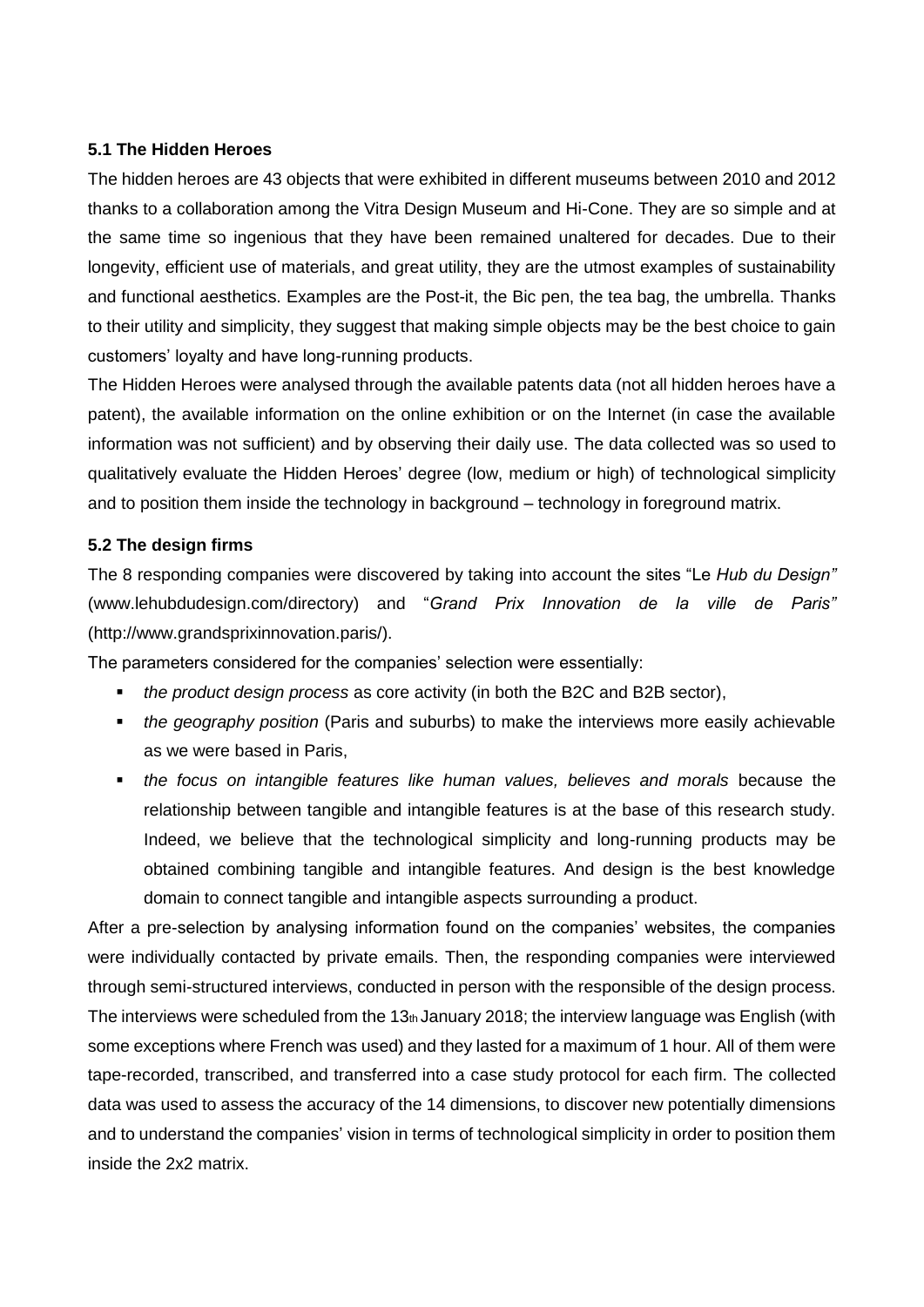# **6. RESULTS**

#### **6.1 The Hidden Heroes**

As we expected, (see figure 2) most of the Hidden Heroes sit in the low-low quadrant (highest degree of simplicity). Exceptions are the container (14) and the lipstick (37) which present a higher background complexity, due to the longer and more demanding production process.

In terms of technology in foreground, all the Hidden Heroes reside in the low-low quadrant validating

the 11 dimensions elaborated to assess the phenomenon of technological simplicity and its impact on the product life cycle. The most critic dimensions resulted the "Emotional dimension involvement" and the "Routine according" for which many Hidden Heroes obtained high values. First, this might be caused by the fact that some of them were invented to accomplish activities that do not necessary interfere with the emotional sphere. Second, the Hidden Heroes replaced products that were already present in the market without significant improvements.

According to our third research question, some hidden heroes show how nature may be a

|                                 |               | <b>TECHNOLOGY IN FOREGROUND</b>                |               |             |  |  |  |
|---------------------------------|---------------|------------------------------------------------|---------------|-------------|--|--|--|
|                                 |               | LOW                                            | <b>MEDIUM</b> | <b>HIGH</b> |  |  |  |
| <b>TECHNOLOGY IN BACKGROUND</b> | HOH           |                                                |               |             |  |  |  |
|                                 | <b>MEDIUM</b> | 14, 37                                         |               |             |  |  |  |
|                                 | MOT           | All the hidden<br>heroes<br>except for<br>4,37 |               |             |  |  |  |

*Figure 2: The Hidden Heroes and the 2x2 matrix*

source of inspiration. Examples are the Hook-and-loop fastener (40), the Reflector (33) and the Air bubble film (2) whose invention started from natural events.

#### **6.2 The design firms**

The 8 responding companies are described in table 2 where the main parameters are introduced. The acronyms Y.L. and Y.E. represent respectively the year of launch of the company and the interviewer's years of experience in the design sector. We have decided to distinguish the two dates because we noted that in many cases they did not agree and designers with many years of experiences gave us noteworthy insights.

| <b>Firm</b>                | Y.L. | Y.E. | N.E.                 | Sector(s)                                                                                                                                                                                                                          |                  | <b>Market</b>         |
|----------------------------|------|------|----------------------|------------------------------------------------------------------------------------------------------------------------------------------------------------------------------------------------------------------------------------|------------------|-----------------------|
| <b>Nimos Design</b><br>(1) | 2008 | 37   | $2 +$<br>freelancers | Mobility, energy, medical, connected objects,<br>packaging, construction, electronics, aeronautics,<br>leisure activities, sport, industrial equipment                                                                             | B <sub>2</sub> B | France                |
| Furn $(2)$                 | 2016 | 5    | 3                    | Furniture                                                                                                                                                                                                                          | B <sub>2</sub> C | (Currently)<br>France |
| Kapsdata (3)               | 2015 | 35   | 2                    | Big Data and IoT: Industrial connected objects for<br>the security of buildings, resource, equipment or<br>zone, the control and supervision of systems<br>(presence, access, duration of functioning, $\dots$ ),<br>cybersecurity | B <sub>2</sub> B | (Currently)<br>France |
| <b>Belty Paris (4)</b>     | 2014 | 5    | 2                    | Technological-fashion accessories (power-bank<br>belts)                                                                                                                                                                            | B <sub>2</sub> C | Europe<br>and USA     |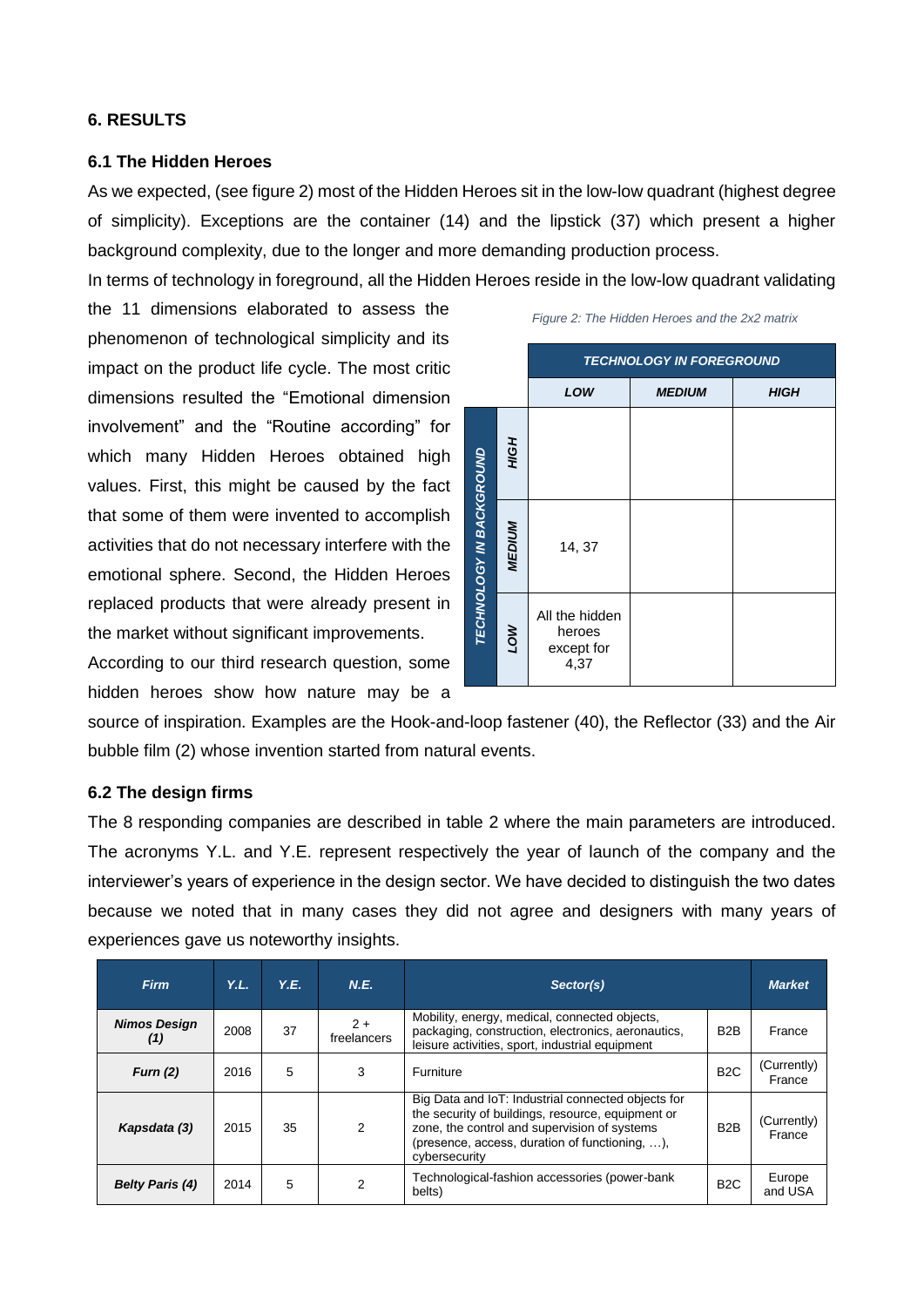| Pineau & Le<br>Porcher (5)  | 1989 | 29 | $4+$<br>freelancers  | Children, sport, television, fashion, automobiles                               | B <sub>2</sub> B | World-<br>wide |
|-----------------------------|------|----|----------------------|---------------------------------------------------------------------------------|------------------|----------------|
| <b>NoDesign (6)</b>         | 2001 | 27 | 8                    | Connected objects, leisure activities, electronics                              | B <sub>2</sub> B | World-<br>wide |
| <b>Emanuel Cairo</b><br>(7) | 2000 | 20 |                      | Mobility, urban design, electronics, industrial<br>equipment, connected objects | B <sub>2</sub> B | World-<br>wide |
| Xavier Houy (8)             | 1998 | 25 | $1 +$<br>freelancers | Connected objects, leisure activities, IoT                                      | B <sub>2</sub> B | World-<br>wide |

*Table 2. The responding design firms*

# *6.2.1 The starting dimensions*

Most designers agreed with our hypothesis that simplicity affects user's action as people are surrounded by more and more complex inexpressive products, and they end up falling in love with what is simple to use. Simple, but also meaningful: to persuade people to be loyal, products should be linked to people's emotional sphere.

Simplicity also means creating something that is easily understandable by human beings. There should be a coherent relationship between what we want to do and what we see done: product honesty may be seen as a further kind of simplicity carried out through the product interface. When a product is simple and intuitive, customers do not reflect how to behave. Here, the perfect example is represented by the Hidden Heroes where a strong relationship between form and function is created. With them, the form moves in background in favour of the essence of their function.

However, simplicity may be difficult to realize, as many responding designers highlighted. Simplicity in background is hard to reach, especially when electronic components are incorporated inside the product. Then, in many cases, creating simple objects requires more time than the complex counterparts. For instance, the firm 5 created a small riding for kids, a simple plastic box with four wheels and a handle, where children could sit on. Despite of its technological simplicity, it was a project of ten years.

High developing times are mainly due to the fact that simplicity does not only mean looking for the right material and the right technology, but new intangible factors play an important role, whose analysis may take time.

# *6.2.2 New dimensions*

The 8 interviews helped us understand the phenomenon of technological simplicity and its impact on products life cycle. Particularly, the open and exploring questions used allowed us to come up with new 6 interesting dimensions (five for the  $TF - from 1 to 5 - one$  for the  $TB - 6$ ):

- 1. **Versatility**: adaptability to different contexts and usefulness for people with different age or gender
- 2. **Cultural democratization**: no discrimination of people and cultures
- 3. **Geographical democratization**: no geographical boundaries by aiming at international markets
- 4. **Nature of need**: characteristics of a need, its background, its origin and bases
- 5. **Biomimetics**: nature as source of inspiration for simple and green products
- 6. **Conceptualizing time**: time spent before production in analysing the social and cultural context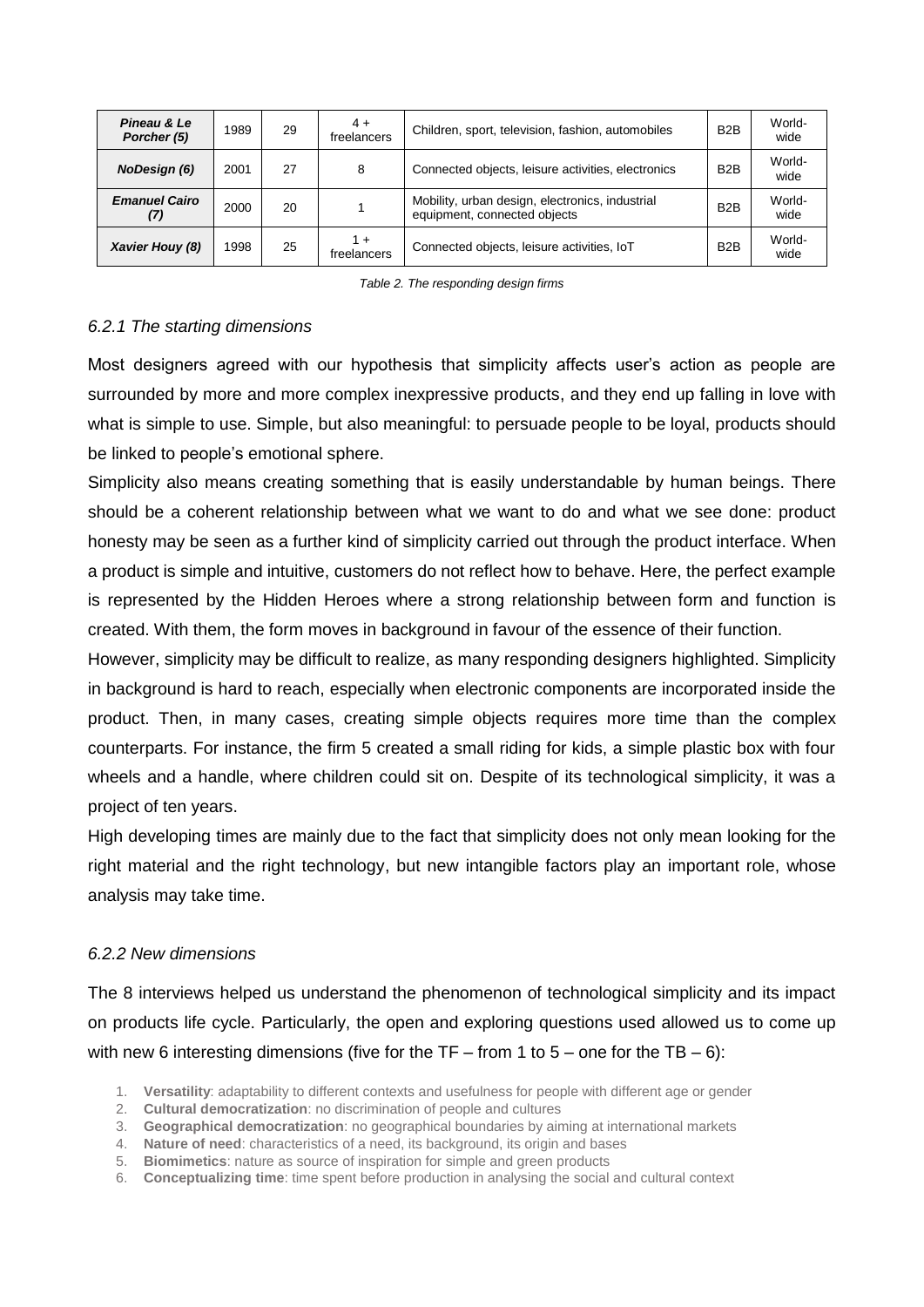# *6.2.3 Other effects of simplicity*

Simplifying a product has positive effects over its entire life and not only on its production and use. Firstly, in terms of resources supply, unnecessary components are eliminated in order to guarantee a simple use of the product and the total number of components decreases in favour of a simplification of the whole supply process: less components to stock turns into less suppliers to interact with, less quality controls to carry out, smaller stocking spaces and shorter assembling times. And all this means lower costs.

Secondly, making simpler products also simplifies the retail process: when a product is "deprived" of the complex technology, its functioning becomes more intuitive and more understandable for both the seller and the client, improving the quality of the service offered, before, during and after the purchase. In particular, with simple products the maintenance is simplified: in some cases, the user can fix the product on his own; in other cases, he may rely on the seller's intervention who may already have in stock the necessary components or appeal to the producer that, thanks to the product simplicity, may resupply the retailer in short times. Then, simple maintenance implies less products substitution that turns into less waste and environmental pollution.

# *6.2.4 Paradoxes of simplicity*

- TIME: simple products are often harder to create than their complex counterparts. Especially, they may require longer conceptualizing processes. Indeed, to simplify it is necessary to focus on intangible features that fill the lack of higher performances, but catching intangible features implies investigating in people's cultural background and this requires time.
- CONTROL: people love controlling the flow of events because there are no risks and uncertainties. However, simplicity may imply undermining the user's power and making the decision for him.
- **.** HABITS: many times, we tend to perceive simplicity only because we have habits that influence our actions and judgments.
- **EMOTIONS:** nowadays, there are products on the market that meet all the requirements in terms of interaction simplicity (use, learning time, maintenance, transparency, interface, etc) but they do not stimulate emotions. The market has received fashionable and successful products that have lost the meaningful dimension.
- **•** LEARNING TIME: as the technological innovation has decreased the learning effort required to users, they can easily switch from a product to another with negative impact on the product life cycle. As a consequence, companies may adopt the inverse strategy: making complex products to keep customers hooked.
- VERSATILITY: to create versatile products is necessary to add multiple functions to make the product adaptable to different contexts. However, the more functions it has, the more complex the product becomes.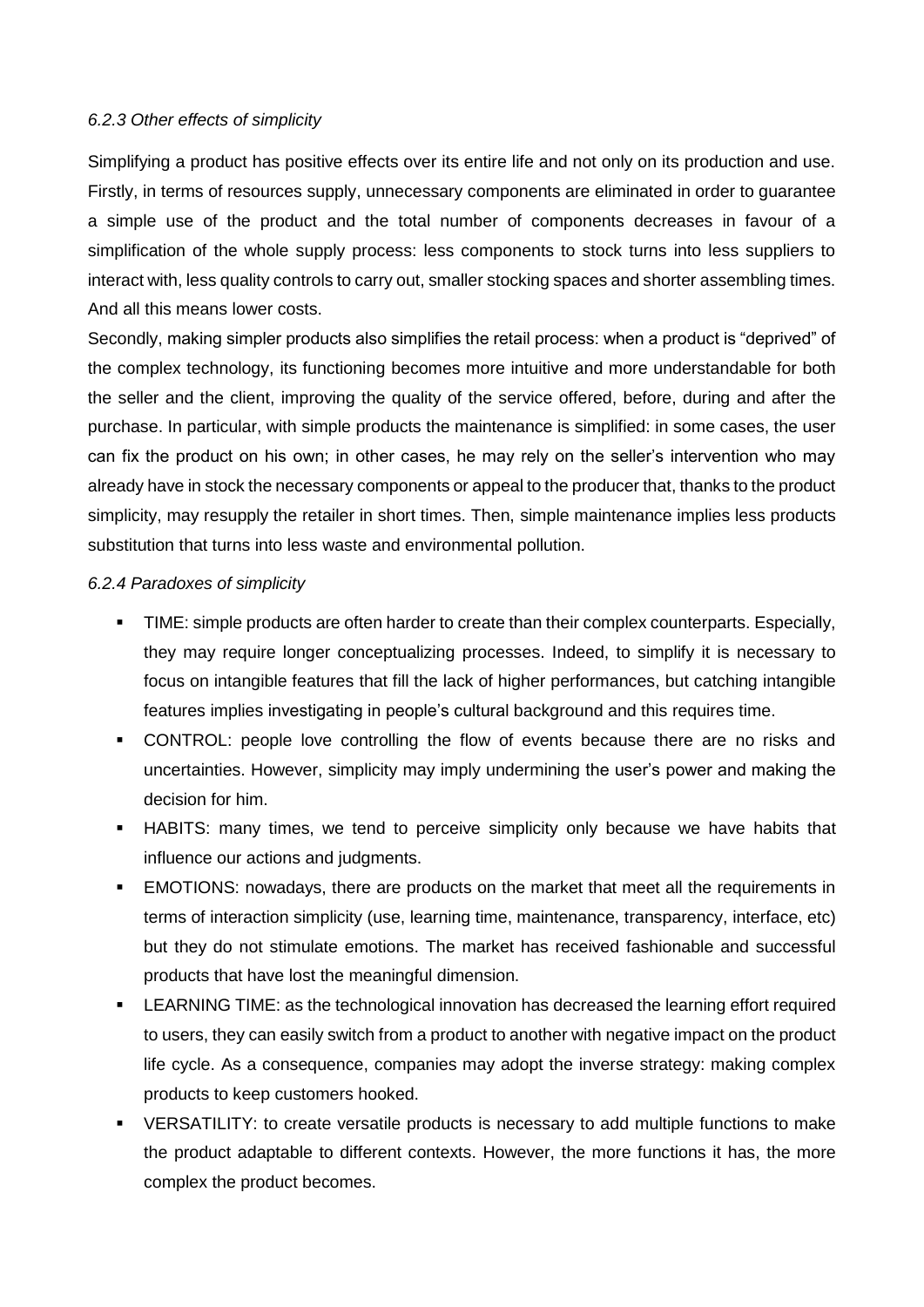# **7. DISCUSSION AND CONCLUSIONS**

Starting from 14, we ended up with 20 dimensions characterising the phenomenon of technological simplicity and its impact on the product life cycle.

In the light of the final 20 dimensions, the Hidden Heroes and the 8 responding design firms were qualitatively positioned inside the technology in foreground and technology in background matrix.

Even though the number of dimensions is higher, most of the Hidden Heroes sit at the lowlow level.

The responding firms instead form a cluster in the medium-low quadrant (7 firms). For them,

# *TECHNOLOGY IN FOREGROUND LOW MEDIUM HIGH HIGH* **4 ECHNOLOGY IN BACKGROUND** *TECHNOLOGY IN BACKGROUND MEDIUM* **1, 2, 3, 5, 6, 7, 8** 14, 37 All the hidden *LOW* heroes except for 4, 37

#### *Figure 3. The final positioning*

simplicity at the foreground level is a must that is reachable by simplifying the customer-product interaction and by strengthening the emotional dimension that is essential to allow a deep customerproduct relationship and hence to guarantee customer's loyalty. On the contrary, the simplicity at the background levels is not so obvious. Indeed, making simple objects is often harder than making their complex counterparts, especially in terms of conceptualizing time; exploring the customer's cultural background, intercepting the cultural meanings and translating them in a right product may take a lot of time. In addition, as the innovation technology has allowed to satisfy basic needs, complex needs may require more complex answers, at least in technical terms.

Differently from the other responding firms, the firm 4 expressed strong concerns about simplicity at the background level, as its idea was that simplicity was reachable only for the user level.

# *7.2 Research questions*

#### *1. May simplicity increase the product longevity?*

According to our findings, the answer is not completely positive.

On one hand, the Hidden Heroes and the designers' responses demonstrate that simplicity may affect the product longevity as people tend to choose products that are easy to use and understand. Then, the product versatility (adaptability to new contexts) and universality (in cultural and geographical terms) allow it to last over time.

On the other hand, simplifying may sometimes be harmful. In terms of learning time, simple products mean low time to learn how to use them and consequently people may easily switch to other products. In addition, simplicity may entail weakening the user's power by making the decision for him: the user's participation is passive and emotionless, and his product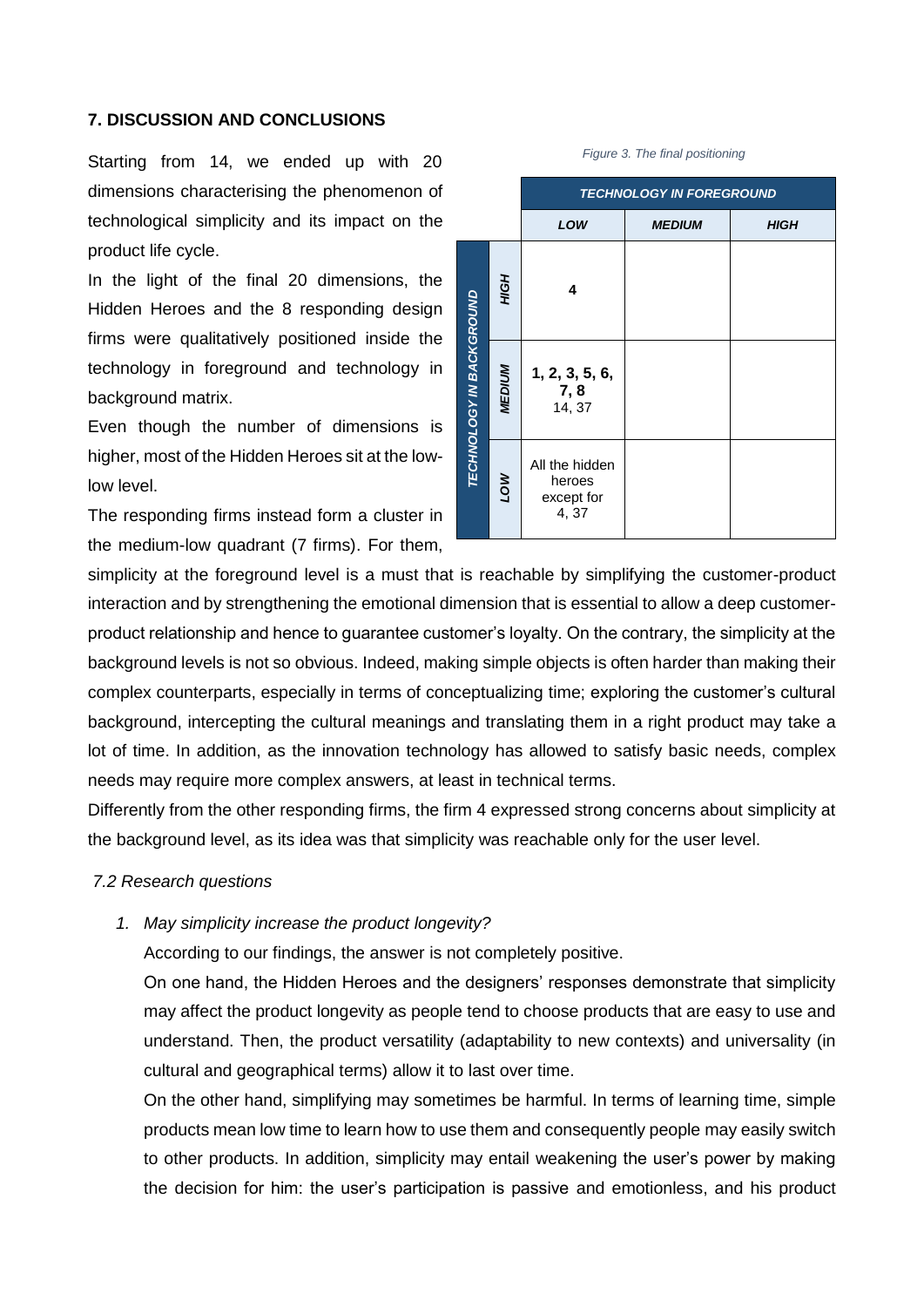desire may disappear with time. Finally, versatile product means incorporating multiple functions to make it adaptable to different contexts. However, the more functions it has, the more complex the product becomes.

# *2. May emotions involvement increase the product longevity?*

All the responding designers agreed with the important role played by emotions. Products should tell a story, they should be meaningful for customers, they should be right. This implies investigating in the familiar and cultural sphere to discover new products meanings. Then, focusing on what customers really care allows to remove more complex features.

# *3. May simplicity be gained by looking at nature?*

According to our findings, the answer is partially positive. Indeed, nature may seem simple and efficient, but its functioning may be very complex. Then, the "natural approach" may be completely different from the "traditional design approach". We suggest taking inspiration from nature only in terms of product shapes and functions.

CONFERENCE PAPER FROM THIS MSc thesis project:

MATTEUCCI G., APPIO F.P., MARTINI A. (2018), "*Accomplishing Technological Simplicity: Myth or Reality?*", R&D Management Conference, Milan, 30 June-4 July. Accepted